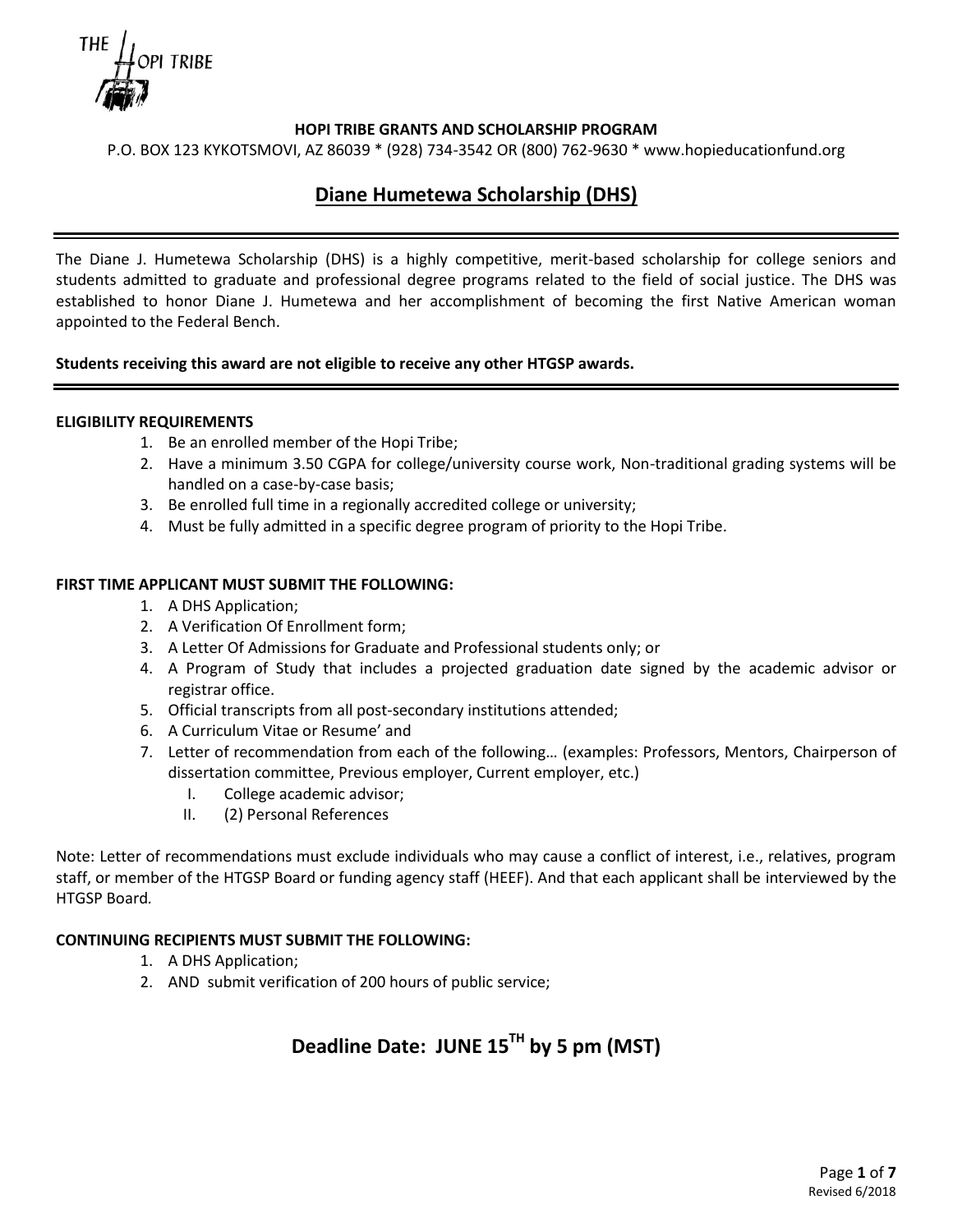THE PI TRIBE

P.O. BOX 123 KYKOTSMOVI, AZ 86039 \* (928) 734-3542 OR (800) 762-9630 \* www.hopieducationfund.org

# **Diane Humetewa Scholarship (DHS)**

## **CATEGORIES OF DEGREES**

### **DEGREE FIELDS FOR DHS:**

**LAW:**

- **I. Juris Doctorate (JD)**
- **II. Master of Laws (LLM)**
- **III. Doctor of Juridical Science (SJD)**

### **Social Work:**

- **I. Bachelor of Science of Social Work (BSW)**
- **II. Master of Social Work (MSW)**

### **Other:**

- **I. Criminal Justice**
- **II. Public Policy**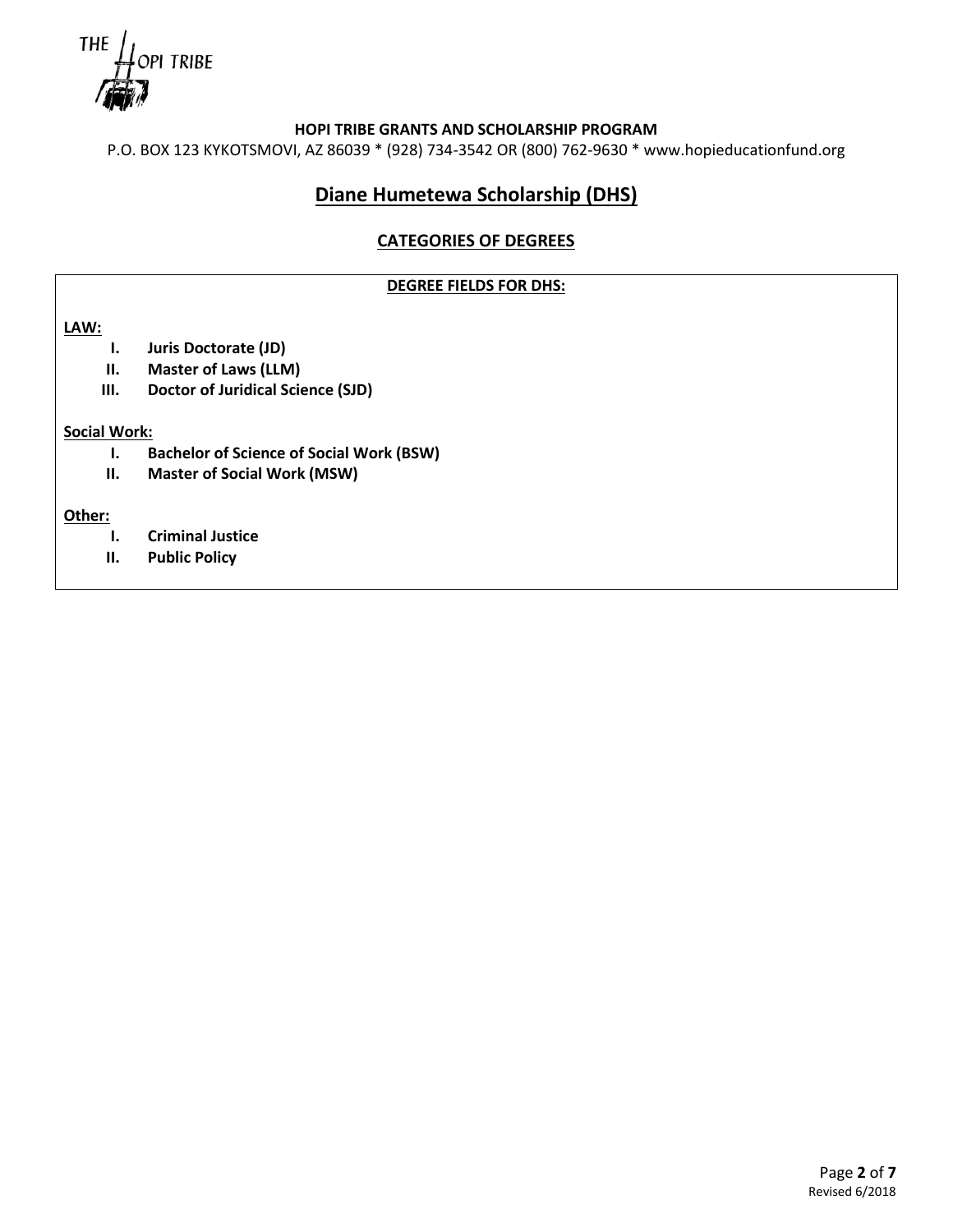THE  $l$ opi tribe

P.O. BOX 123 KYKOTSMOVI, AZ 86039 \* (928) 734-3542 OR (800) 762-9630 \* www.hopieducationfund.org

# **Diane Humetewa Scholarship (DHS)**

**Answer all questions. If not applicable, list N/A. Please print or type your answers. Use additional sheets if necessary.**

| Part I. Personal Data                                                                |            |                                                                                    |                      |
|--------------------------------------------------------------------------------------|------------|------------------------------------------------------------------------------------|----------------------|
|                                                                                      |            |                                                                                    |                      |
|                                                                                      |            |                                                                                    |                      |
|                                                                                      |            |                                                                                    |                      |
| (Street/PO Box)                                                                      |            | (City)                                                                             | (State) (Zip Code)   |
|                                                                                      |            |                                                                                    |                      |
|                                                                                      |            |                                                                                    |                      |
| Have you previously applied to HTGSP? () Yes () No If yes, semester/year applied:    |            |                                                                                    |                      |
| Have you previously received funding from HTGSP? () Yes () No If yes, semester/year: |            |                                                                                    |                      |
|                                                                                      |            |                                                                                    |                      |
| <b>Part II. Educational Data</b>                                                     |            |                                                                                    |                      |
|                                                                                      |            |                                                                                    |                      |
|                                                                                      |            |                                                                                    |                      |
|                                                                                      |            |                                                                                    |                      |
|                                                                                      |            |                                                                                    |                      |
|                                                                                      |            |                                                                                    |                      |
|                                                                                      |            |                                                                                    |                      |
| <b>Planned enrollment:</b><br>Fall                                                   |            | 20______ Winter 20_____ Spring 20_____ Summer 20 ____                              |                      |
|                                                                                      |            |                                                                                    |                      |
|                                                                                      |            | Please list all post-secondary schools attended (use additional page if necessary) |                      |
| Name                                                                                 | City/State | Sem/Yr Attended                                                                    | Degree/Date Received |
|                                                                                      |            |                                                                                    |                      |
|                                                                                      |            |                                                                                    |                      |
|                                                                                      |            |                                                                                    |                      |
|                                                                                      |            |                                                                                    |                      |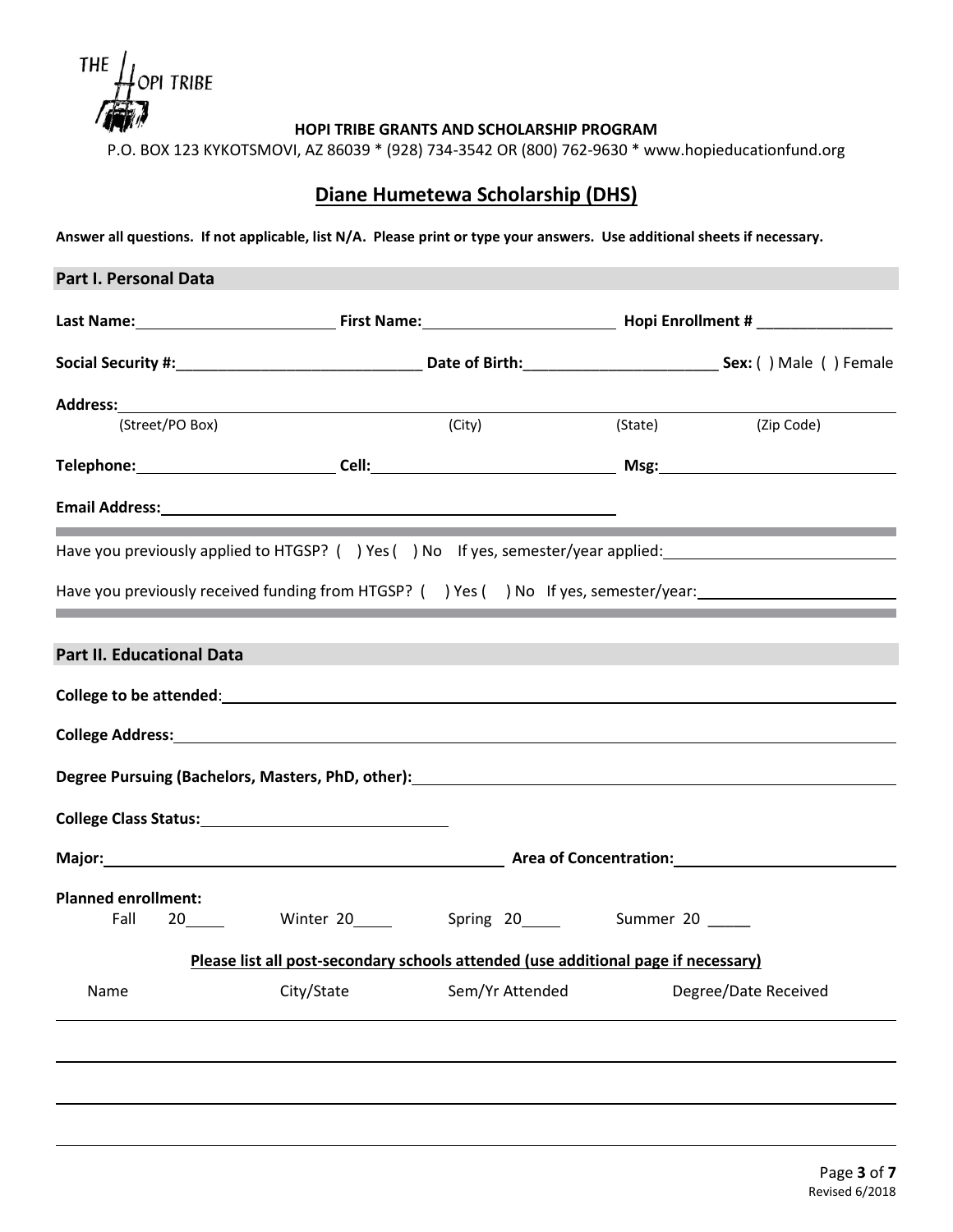|    | Part III. Personal Statement (Use additional pages if needed)                                                                                                                                                                 |
|----|-------------------------------------------------------------------------------------------------------------------------------------------------------------------------------------------------------------------------------|
| А. | Explain your reasons for applying for this Scholarship:                                                                                                                                                                       |
|    |                                                                                                                                                                                                                               |
|    |                                                                                                                                                                                                                               |
|    |                                                                                                                                                                                                                               |
|    |                                                                                                                                                                                                                               |
|    |                                                                                                                                                                                                                               |
|    |                                                                                                                                                                                                                               |
|    |                                                                                                                                                                                                                               |
|    |                                                                                                                                                                                                                               |
| В. | State your career goal(s) as related to the Hopi Tribe Priorities:                                                                                                                                                            |
|    |                                                                                                                                                                                                                               |
|    |                                                                                                                                                                                                                               |
|    |                                                                                                                                                                                                                               |
|    |                                                                                                                                                                                                                               |
|    |                                                                                                                                                                                                                               |
|    |                                                                                                                                                                                                                               |
|    |                                                                                                                                                                                                                               |
|    |                                                                                                                                                                                                                               |
| C. | Explain how you intend to directly apply YOUR educational goals to meet the needs of the Hopi People:                                                                                                                         |
|    |                                                                                                                                                                                                                               |
|    |                                                                                                                                                                                                                               |
|    |                                                                                                                                                                                                                               |
|    |                                                                                                                                                                                                                               |
|    | ,我们也不会有什么?""我们的人,我们也不会有什么?""我们的人,我们也不会有什么?""我们的人,我们也不会有什么?""我们的人,我们也不会有什么?""我们的人                                                                                                                                              |
|    |                                                                                                                                                                                                                               |
|    | the control of the control of the control of the control of the control of the control of the control of the control of the control of the control of the control of the control of the control of the control of the control |
|    |                                                                                                                                                                                                                               |
|    |                                                                                                                                                                                                                               |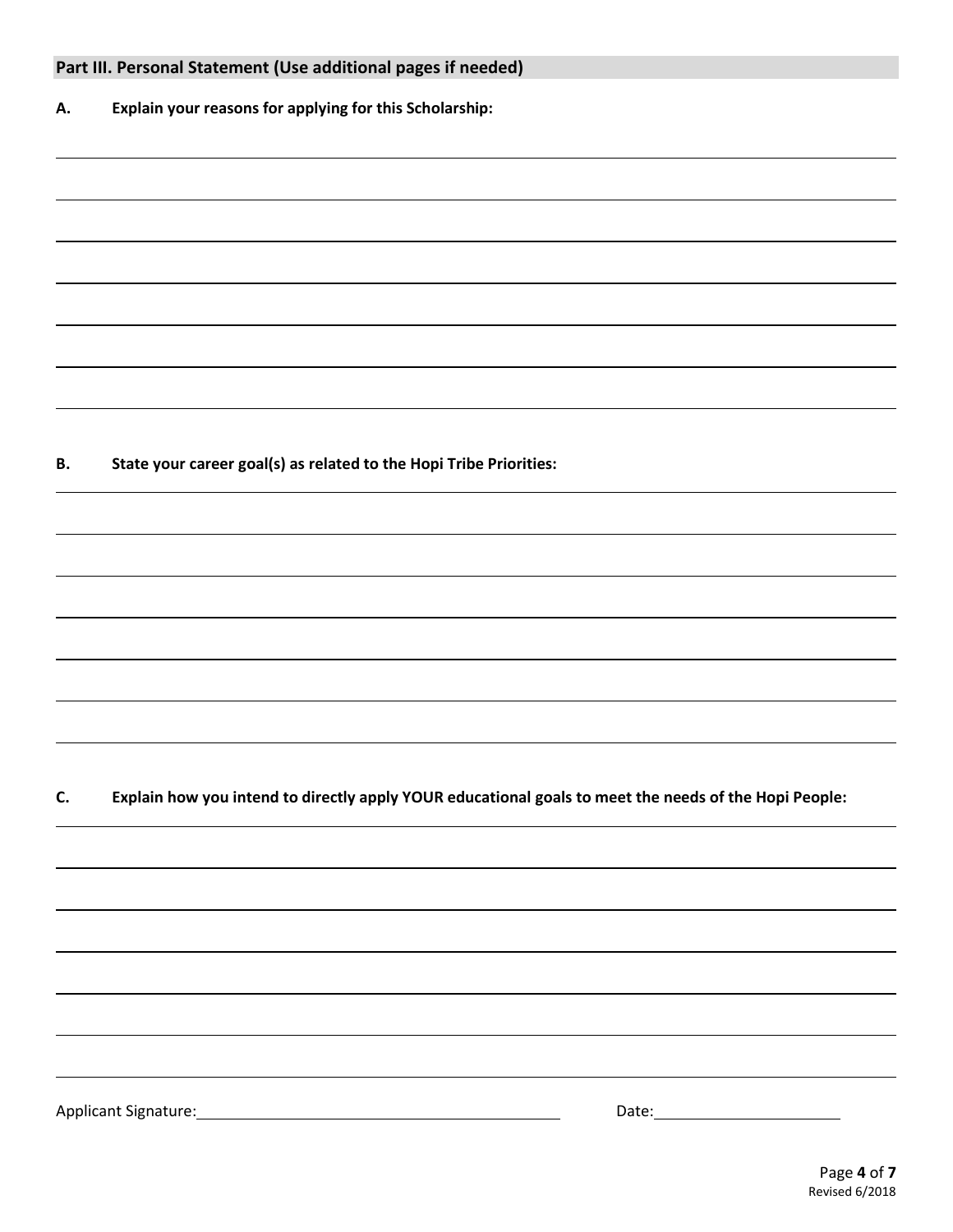

P.O. BOX 123 KYKOTSMOVI, AZ 86039 \* (928) 734-3542 OR (800) 762-9630 \* www.hopieducationfund.org

# **Diane Humetewa Scholarship (DHS) RECOMMENDATION FORM**

The individual named below is applying for the Diane Humetewa Scholarship (DHS). The DHS is a highly competitive, merit-based scholarship for college seniors and students admitted to graduate and professional degree programs related to the field of social justice. We would appreciate your evaluation of the applicant's ability to complete a degree in his/her major and his/her potential to become an effective professional in the chosen field of work.

**Applicant's Name: Declared Major:**

**1) Please rate the applicant on the basis of other students you know. Indicate the reference group you are using.**

Bachelors: Masters: Masters: Post-Graduate/Professional: Masters: Post-Graduate/Professional:

| <b>Academic Criteria</b>   | <b>Below</b><br>Average | Average | Upper<br>25% | Upper<br>100% | Upper<br>5% | Can't<br><b>Evaluate</b> |
|----------------------------|-------------------------|---------|--------------|---------------|-------------|--------------------------|
| <b>Writing Ability</b>     |                         |         |              |               |             |                          |
| <b>Research Skills</b>     |                         |         |              |               |             |                          |
| Scholarship                |                         |         |              |               |             |                          |
| <b>Personal Attributes</b> |                         |         |              |               |             |                          |
| General Intelligence       |                         |         |              |               |             |                          |
| <b>Moral Values</b>        |                         |         |              |               |             |                          |
| Leadership                 |                         |         |              |               |             |                          |
| Commitment to<br>Quality   |                         |         |              |               |             |                          |
| Work Ethic                 |                         |         |              |               |             |                          |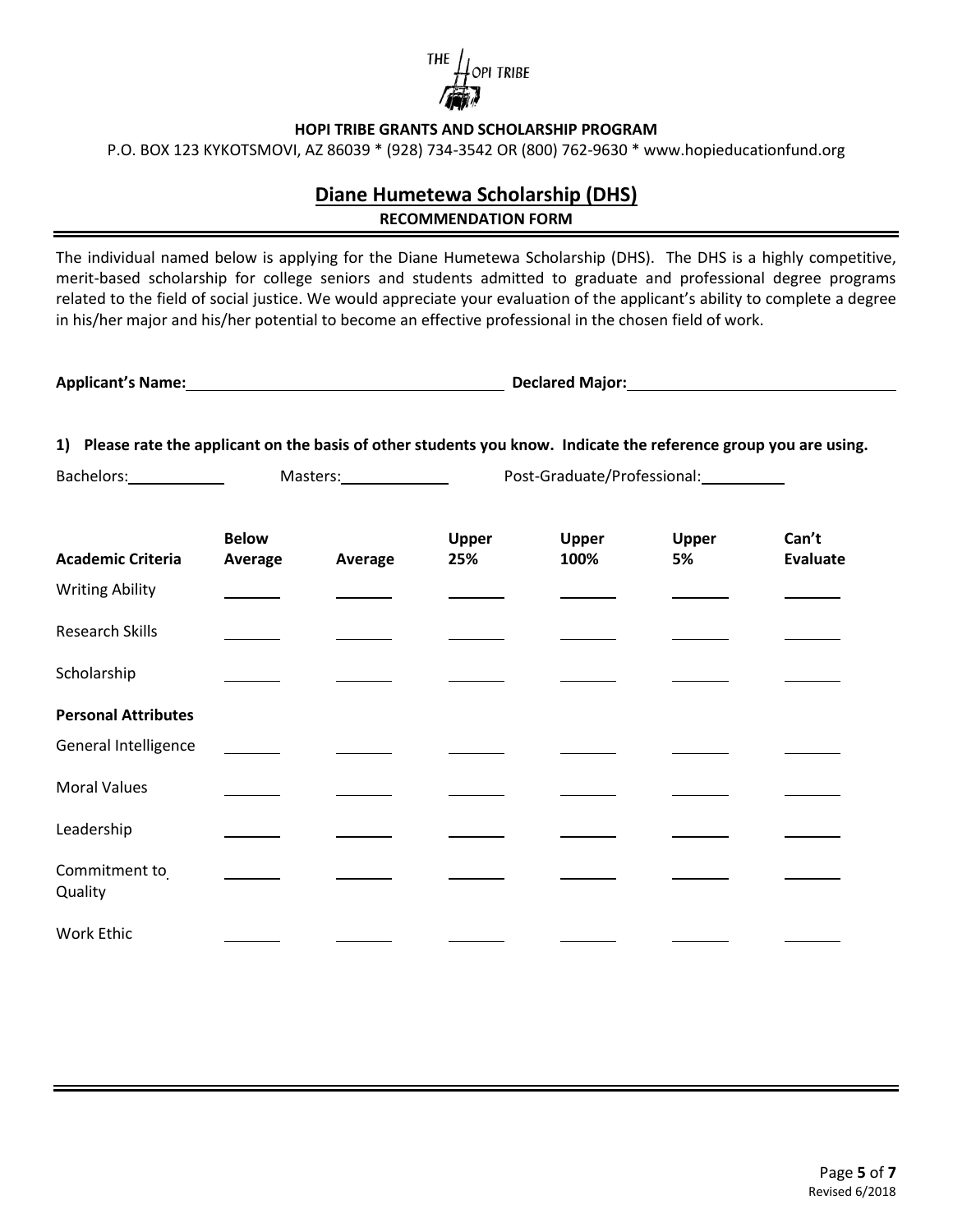|     | 2) Does this applicant have any limitations that might interfere with his/her ability to complete their education? |
|-----|--------------------------------------------------------------------------------------------------------------------|
| Yes | (If yes, please indicate the nature of the limitation)                                                             |

**3) How successful do you predict the applicant would be as a student and a future professional in their chosen field?**

**4) Do you feel that this applicant is committed to return to the Hopi Reservation to serve his/her people? If yes, please provide examples of how this person has demonstrated this to you.**

**5) Please feel free to make additional comments that you feel the HTGSP Board needs to know regarding this applicant.**

| <b>Signature of Evaluator:</b> | Date: |  |  |
|--------------------------------|-------|--|--|
|                                |       |  |  |
|                                |       |  |  |

**Evaluator Title/Organization:**\_\_\_\_\_\_\_\_\_\_\_\_\_\_\_\_\_\_\_\_\_\_\_\_\_\_\_\_\_\_\_\_\_\_\_\_\_\_\_\_\_\_\_\_\_\_\_\_\_\_\_\_\_\_\_\_\_\_\_\_\_\_\_\_\_\_\_\_\_

Thank you for completing this form. Please place this form in a sealed envelope and return it to the applicant. The applicant will be required to return the unopened envelope to the Hopi Tribe Grants & Scholarships Program. If you have any questions, please contact the HTGSP at (928) 734-3542 or 800-762-9630